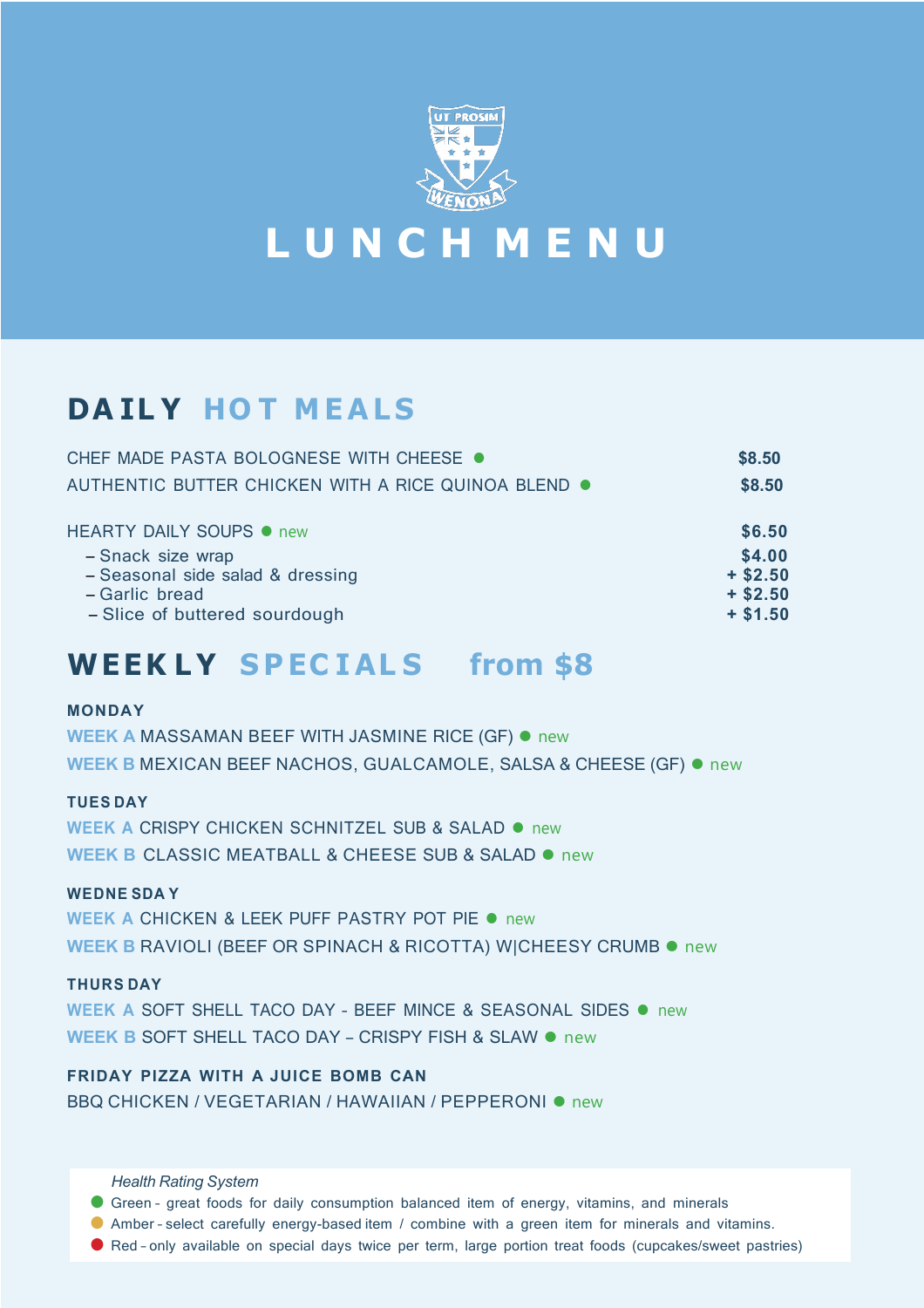

# **L U N C H M E N U**

# **HE A L TH Y**

### **SAN DWI C H ES**

| SIMPLE SANDWICHES .<br>- 7 options                   | <b>FR \$4.00</b> |
|------------------------------------------------------|------------------|
| <b>GOURMET WRAPS •</b><br>$-4$ options               | <b>FR \$6.50</b> |
| <b>TURKISH TOASTIES .</b><br>$-9$ options            | <b>FR \$4.50</b> |
| MYO GARDEN SALAD ●<br>- 6 options                    | <b>FR \$6.50</b> |
| <b>MYO NUT FREE PESTO</b><br>PASTA SALAD - 3 options | <b>FR \$6.90</b> |
| SINGLE SERVE POKE BOWL● new<br>– Tofu / Trout        | \$6.90           |

## **S US H I & R I C E P A P E R R O LL S**

HOMEMADE NORI ROLLS ⚫ **FR \$4.50**

- Sushi grade salmon & avocado
- Teriyaki chicken & cucumber
- Teriyaki beef & cucumber
- Tuna, cucumber & mayo
- Just avocado
- Panko chicken & lettuce

#### HOMEMADE RICE PAPER ROLLS TWIN PACK ● **\$6.90**

– Hoisin chicken & crisp vegetables – Avocado & crisp vegetables

# **WAR M P A S T R IES**

# **A ND L I G HT SNA C K S**

| MINI GARLIC BREAD LOAF .                                          | \$2.60 |
|-------------------------------------------------------------------|--------|
| <b>CRISPY OVEN BAKED</b><br><b>CHICKEN GOUJONS .</b>              | \$5.00 |
| <b>CLASSIC HAM, CHEESE &amp; ●</b><br><b>TOMATO TOASTIE</b>       | \$5.50 |
| <b>VEGEMITE &amp; CHEDDAR ●</b><br><b>TURKISH TOASTIE</b>         | \$5.20 |
| <b>OVEN BAKED HASH BROWN</b><br><b>TRIANGLE &amp; SAUCE ● new</b> | \$2.00 |
| <b>BEEF SAUSAGE ROLL W  SAUCE ●</b>                               | \$4.00 |
| <b>BABY BEEF PIE W  SAUCE ●</b>                                   | \$2.50 |
| <b>SPINACH &amp; CHEESE FLAKY</b>                                 |        |
| <b>ROLL W SAUCE ●</b>                                             | \$4.50 |

# **HE A LTH Y CH OI CE S**

| <b>WHOLE FRUIT ●</b><br>- Apple - Banana                                       | \$1.60                     |
|--------------------------------------------------------------------------------|----------------------------|
| SEASONAL FRUIT BOWLS $\bullet$<br>- Orange<br>- Melon & berry<br>- Fruit salad | \$3.00<br>\$4.00<br>\$4.50 |
| <b>CLASSIC YOGHURT POT .</b><br><b>WI FEATURE FRUITS</b>                       | \$4.50                     |
| <b>CRACKERS &amp; CHEESE CUPO</b>                                              | \$4.00                     |
| CRUNCH & MUNCH VEGGIES & DIPO \$4.00                                           |                            |
| SUPERFOOD RASPBERRY .<br><b>LAMINGTON POWER BALL</b>                           | \$4.00                     |
| MANGO & COCONUT CHIA PUDDING \$4.30                                            |                            |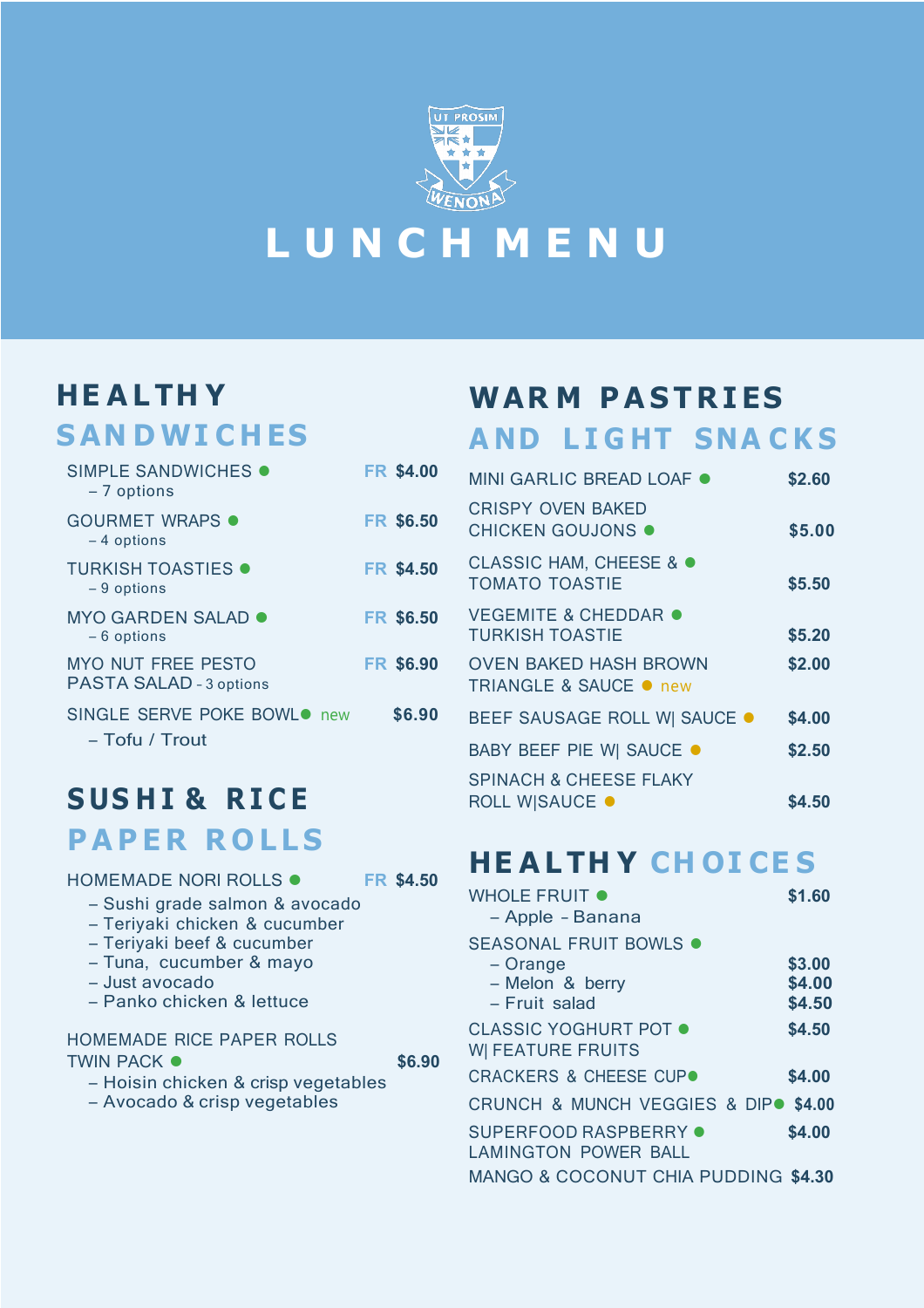

# **SNACKS & DRINKS**

## $S$  **NACKS** AND **B AK ED TR E A TS**

# **COL D DR IN K S**

| <b>EUCALYPTUS DROPS .</b>                              | \$1.70           | <b>BOOST JUICES ·</b>                                     | \$4.90  |
|--------------------------------------------------------|------------------|-----------------------------------------------------------|---------|
| <b>BROWNIE BITES</b>                                   | \$3.50           | <b>JUICE FARM ·</b>                                       | \$4.00  |
| <b>CRISPY FRUIT PACKET ●</b>                           | \$3.00           | JUICE BOMB CANS .                                         | \$3.80  |
| <b>YOGURT FROGS ●</b>                                  | \$2.00           | REMEDY KOMBUCHA CANS ● new                                | \$4.70  |
| <b>PROPER CRISPS</b>                                   | \$3.50           | <b>JUST JUICE BOXES .</b>                                 | \$2.80  |
| <b>GRAIN WAVES</b>                                     |                  |                                                           |         |
| Sour Cream & Chive                                     | \$2.50           |                                                           |         |
| <b>POPCORN BAG SEA SALT●</b>                           | \$2.50           | <b>FLAVOURED MILK BOXES ●</b><br>- Chocolate - Strawberry | \$3.70  |
| <b>CHOC CHIP COOKIE●</b>                               | \$3.00           | <b>DASH FRUITY SPARKLING</b>                              | \$4.00  |
| <b>BIG ANZAC SPRINKLE COOKIE●</b>                      | \$4.00           | WATER CANO new                                            |         |
| <b>FRESHLY BAKED</b><br>HOUSE MADE MUFFIN <sup>®</sup> | \$4.00           | <b>CHILL ALOE</b><br>- Original - Watermelon              | \$4.50  |
| <b>WARM BANANA LOAF</b><br>W  BUTTER (GF OPTIONAL) ●   | \$4.50           | <b>CHILL ICED TEA</b><br>- Raspberry - Mango              | \$4.50  |
| WARM SAVOURY CROISSANT .                               | <b>FR \$4.00</b> | <b>PINK LEMONADE ●</b>                                    | \$4.50  |
| - Ham & cheese<br>- Cheese & tomato                    |                  | <b>ICED DRINKS (IN HOUSE) ●</b><br>- Latte - Chocolate    | \$4.70  |
| <b>DAILY SWEET PASTRIES</b>                            | \$5.00           | – Mocha<br>- Chai                                         |         |
| - Pain au Chocolat                                     |                  | ALTERNATIVE MILKS .                                       | $+.30c$ |
| <b>TOASTED BLUEBERRY BAGEL ●</b><br>W  CREAM CHEESE    | \$4.00           | – Oat<br>$-Sov$<br><b>FLAVOURED SYRUPS ·</b>              | $+.30c$ |
| SENSATIONAL BITES (2) ●                                | \$3.50           | - Vanilla - Caramel                                       |         |
|                                                        |                  |                                                           |         |

– Brownie

– Caramel

– Blondie